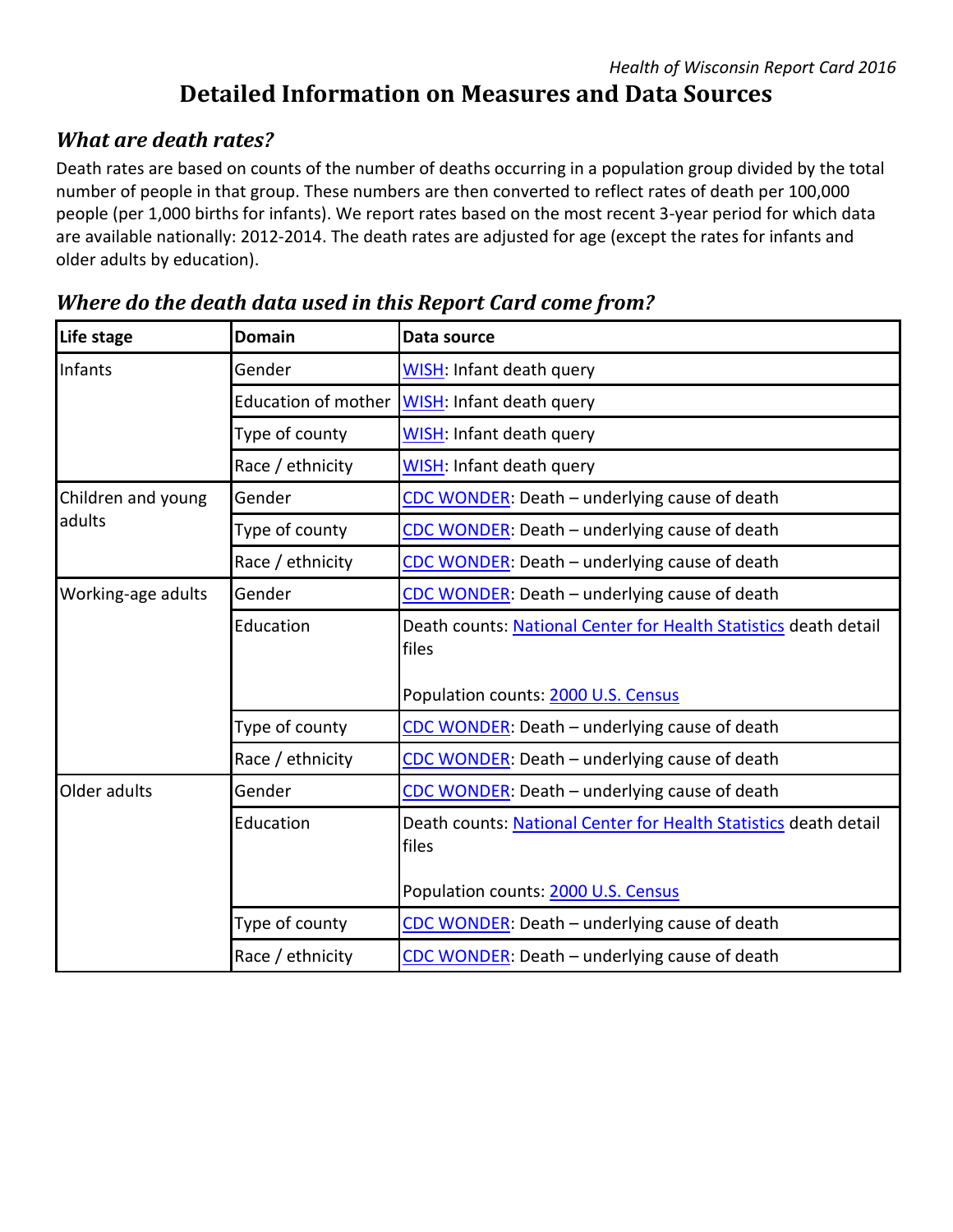#### *What are unhealthy days?*

Unhealthy days are a measure of health-related quality of life. We report the mean (average) number of unhealthy days reported per month. The numbers are based on adult (age 25+) respondents' answers to two questions about their health in the past month:

- how many days was your physical health poor?
- how many days was your mental health poor?

We report data for the most recent 3-year period for which data on unhealthy days are available nationally: 2012-2014. The mean number of unhealthy days per month are adjusted for age.

For more information on unhealthy days, see [How Should We Measure Health-Related Quality of Life in](http://uwphi.pophealth.wisc.edu/publications/other/briefReportv01n01.pdf)  [Wisconsin?](http://uwphi.pophealth.wisc.edu/publications/other/briefReportv01n01.pdf) on the UWPHI website.

## *Where do the unhealthy days data used in this Report Card come from?*

All of the unhealthy days data are from the [Behavioral Risk Factor Surveillance System](http://www.cdc.gov/brfss) for the years 2012- 2014. The death data sources are listed in the table above; all death data are for the years 2012-2014.

## *Why isn't a measure of health-related quality of life included for infants and children?*

The unhealthy days data used in this Report Card are from the Behavioral Risk Factor Surveillance System, which conducts surveys of adults ages 18 and older. Although some other measures of health-related quality of life – such as general health status – exist for children and adolescents, the measure of healthy days is not readily available for individuals under 18 across the United States. Unhealthy days data for young adults ages 18-24 were not included in the Report Card because this age group is combined with children, for whom unhealthy days data are not available nationally.

## *Which measures are adjusted for age?*

**Death rates:** All death rates are adjusted for age, except the rates for infants – because these rates are not typically adjusted for age – and older adults by education – because census denominators by age were not readily available for those 65 years and older. Data obtained from WONDER and WISH were requested as ageadjusted numbers in the queries. Death rates by education for working age adults were adjusted using the age groups of 25-34, 35-44, and 45-64, and population weights from the U.S. 2000 Standard Population.

**Unhealthy days:** The mean values for unhealthy days per month for working age adults were adjusted for age using the age groups of 25-34, 35-44, 45-54, and 55-64 and population weights from the U.S. 2000 standard population. The mean values for unhealthy days per month for older adults were adjusted for age using the age groups 65-74 and 75+ and population weights from the US 2000 standard population.